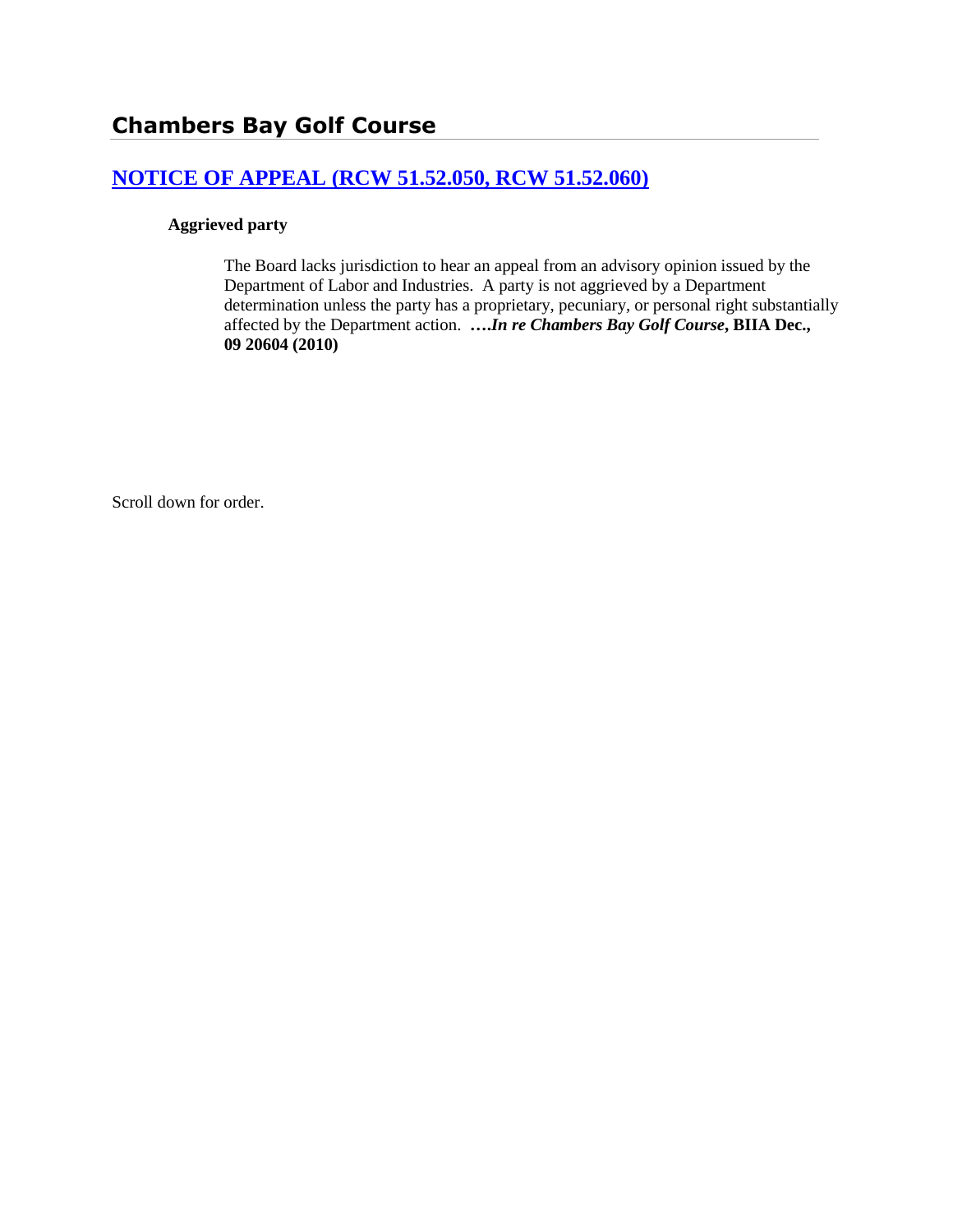## **BEFORE THE BOARD OF INDUSTRIAL INSURANCE APPEALS STATE OF WASHINGTON**

**)**

**IN RE: CHAMBERS BAY GOLF COURSE ) DOCKET NO. 09 20604**

**FIRM NO. 109,095-00 ) DECISION AND ORDER**

APPEARANCES:

Firm, Chambers Bay Golf Course, by Schwabe, Williamson & Wyatt, P.C., per Michael T. Garone

Department of Labor and Industries, by The Office of the Attorney General, per Kay A. Germiat, Assistant

The firm, Chambers Bay Golf Course, filed an appeal with the Board of Industrial Insurance Appeals on October 16, 2009, from a letter of the Department of Labor and Industries dated August 17, 2009. In this letter, the Department stated a review was conducted at the request of counsel for the firm to determine whether caddies in the Caddy Program were covered workers for purposes of industrial insurance premiums. The Department determined that the caddies were covered workers. The appeal is **DISMISSED**.

## **PROCEDURAL AND EVIDENTIARY MATTERS**

As provided by RCW 51.52.104 and RCW 51.52.106, this matter is before the Board for review and decision. The employer filed a timely Petition for Review of a Proposed Decision and Order issued on July 21, 2010, in which the industrial appeals judge affirmed the Department decision that caddies in the Caddy Program are covered workers for purposes of industrial insurance premiums.

The Board has reviewed the evidentiary rulings in the record of proceedings and finds that no prejudicial error was committed. The rulings are affirmed.

Chambers Bay Golf Course, a municipal course open to the public, is owned by Pierce County and managed by Kemper Sports Management Company. The course has attracted some prestigious tournaments since it opened in 2007, and anticipates hosting the U.S. Open Championship in 2015. It is a links style course that prohibits the use of motorized golf carts except for golfers who are physically unable to walk the course. Those golfers are allowed to use motorized carts but are required to have a caddie drive the cart. Only caddies who have received instruction on driving the cart safely are assigned to the disabled driver. Physically able golfers must carry their own bag, use a hand cart, or employ the services of a caddy.

12/7/10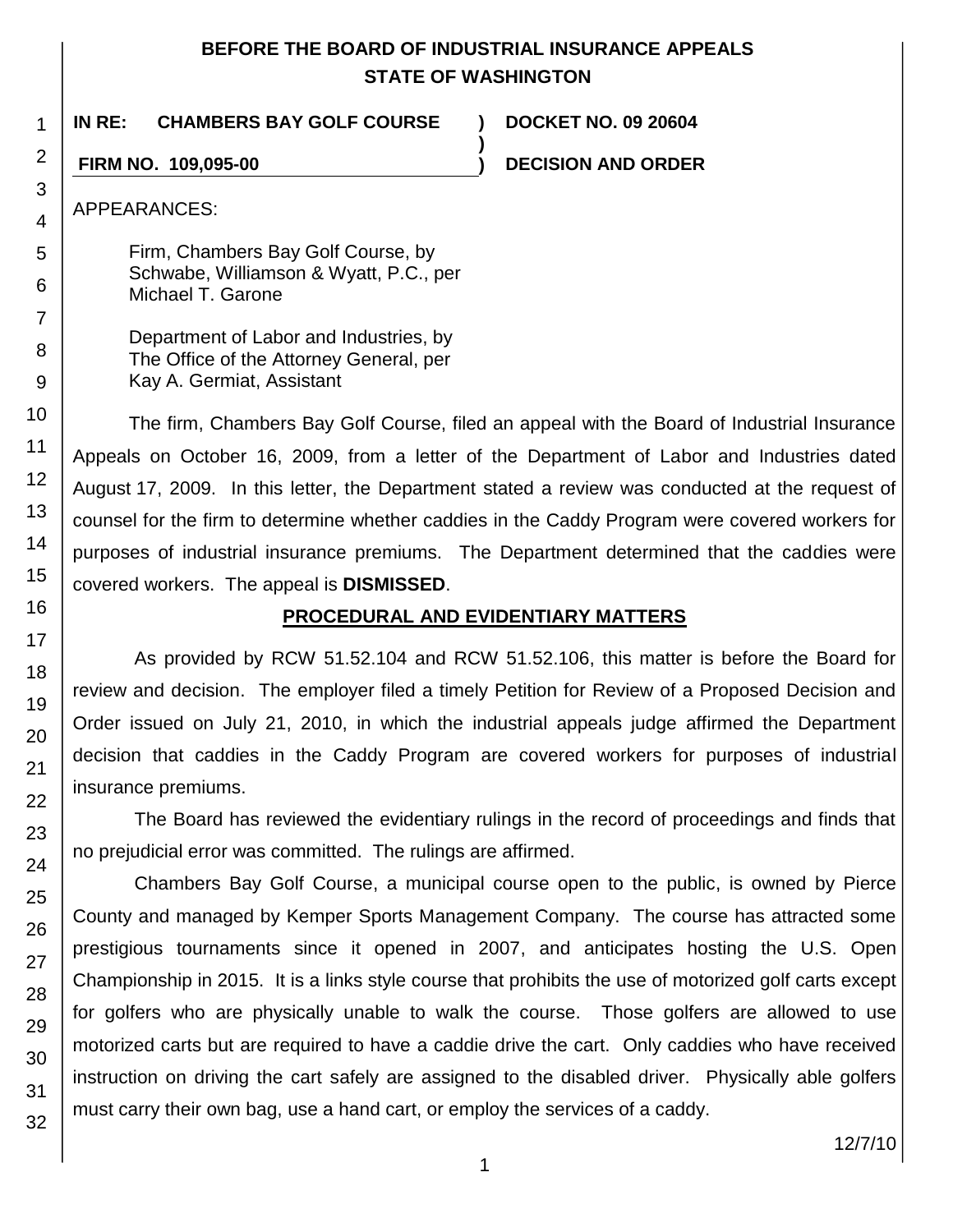1 2 3 4 5 6 7 Kemper Sports Management has caddies available for hire for the golfer who does not bring his or her own caddy, through its Caddy Program. The program has a full-time manager whose primary responsibility is to facilitate the pairing of caddy and golfer. Chambers Bay's website encourages golfers to use the services of their caddies, who are described as experienced, knowledgeable, and able to assist the player in achieving their scoring goal. It is apparent that Chambers Bay considers the availability of knowledgeable caddies an essential component of a successful course, and to that end has established the Caddy Program.

8 9 10 11 12 13 14 15 16 17 18 19 20 21 22 23 In May 2008, the attorney for Chambers Bay requested that the Department of Labor and Industries review the Caddy Program to determine whether the Department considered the caddies covered workers for purposes of industrial insurance premiums. The Department reviewed the Caddy Program and sent questionnaires to approximately 112 individuals who worked as caddies at Chambers Bay. The Department was seeking information to assist the Department in determining if the caddies were covered workers. Only three individuals returned the questionnaires. The Department employee conducting the review managed to get information from an additional eight individuals over the phone. The Department did not conduct an audit of Chambers Bay's records. As a result of this review, no assessment for industrial insurance premiums was made against Chambers Bay. The only action the Department took regarding the request for the review was to send a letter, on August 17, 2009, to the general manager of Chambers Bay. In this letter, the Department concluded that the caddies were covered workers for industrial insurance purposes. The letter went on to suggest options that Chambers Bay could consider given the Department's conclusion that the caddies were covered workers. The letter took no action against Chambers Bay. It is this letter from the Department that is the basis of the present appeal before us.

24 25 26 27 In order to pursue an appeal before this Board, Chambers Bay must be aggrieved by the August 17, 2009 Department letter, as that term is used in RCW 51.52.060. Additionally, a justiciable controversy must exist before Chambers Bay can challenge the Department's determination set out in the August 17, 2009 letter.

28 29 30 31 The statutes that govern appeals to this Board, RCW 51.52.050 and RCW 51.52.060, provide that a "person aggrieved" by an order or decision of the Department of Labor and Industries must file an appeal to this Board before appealing to the courts. We have found no cases interpreting the "person aggrieved" language in RCW 51.52.050 and RCW 51.52.060.

32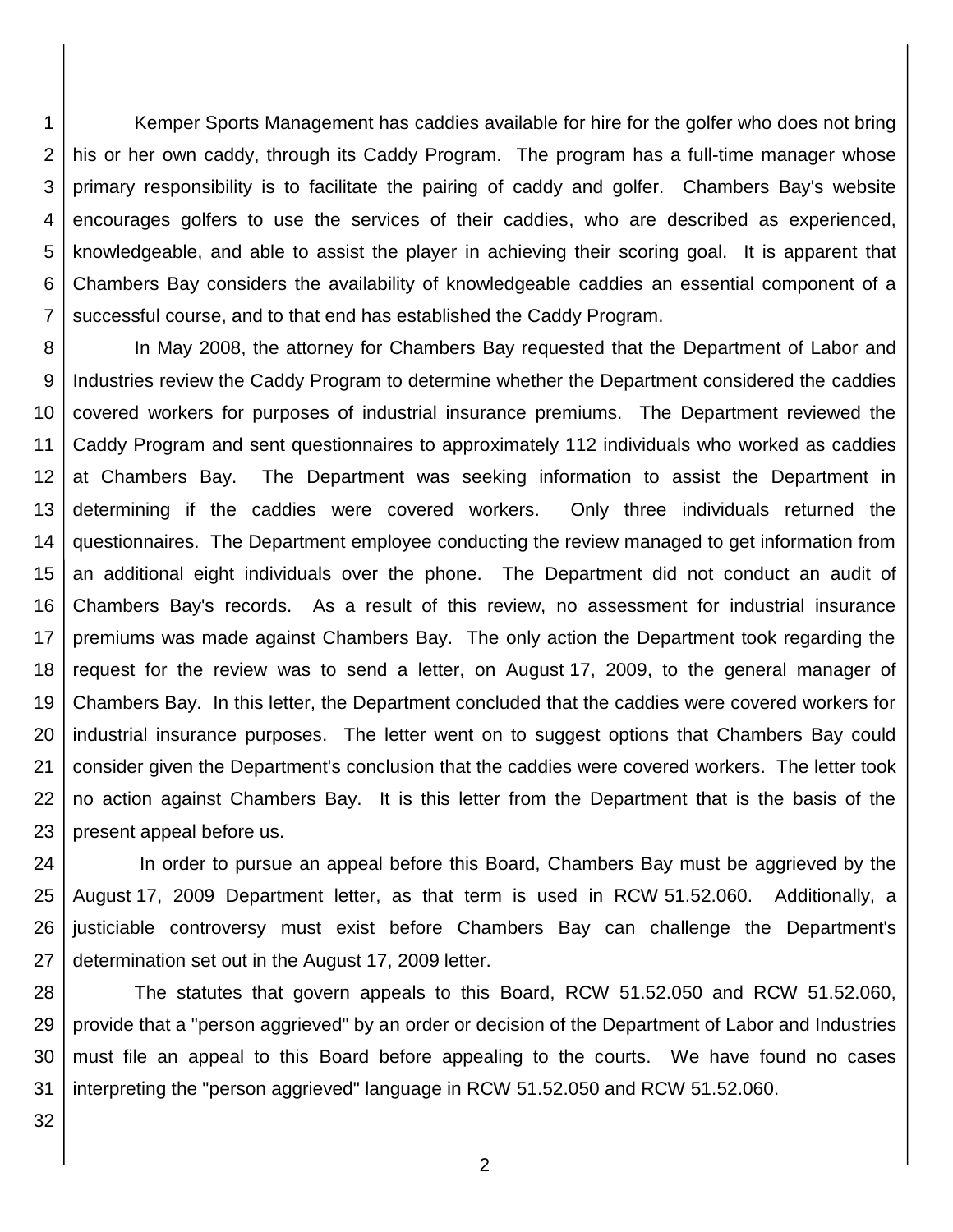1 2 3 4 5 6 7 8 9 10 11 The term "aggrieved party" is used in Rules of Appellate Procedure 3.1. RAP 3.1 is titled "Who May Seek Review" and provides that "[O]nly an aggrieved party may seek review by the appellate court." This rule applies to appeals to the appellate courts in Washington State. There are a number of cases that interpret the "aggrieved party" language in RAP 3.1. Basically, the courts find that an aggrieved party is one who's proprietary, pecuniary, or personal rights are substantially affected. *Cooper v. Tacoma,* 47 Wn. App. 315 (1987). The courts have also held that a party who is merely hurt in his or her feelings, or disappointed over a certain result, is not an aggrieved party. *State v. Taylor,* 114 Wn. App. 124 (2002). We are persuaded by these decisions that to be a "person aggrieved" by a decision of the Department, as that term is used in RCW 51.52.050 and RCW 51.52.060, requires that the person have a proprietary, pecuniary, or personal right which is substantially affected by the Department's determination.

12 13 14 15 16 17 18 19 20 Our review of the letter dated August 17, 2009, leads us to conclude that the letter is advisory only. It was issued by the Department at the request of Chambers Bay. The Department merely sets out its position regarding the status of the caddies as workers covered by the Industrial Insurance Act, based on the information it obtained. The letter takes no action against Chambers Bay. It is not an audit. No premiums are assessed as a result of the Department review. Chambers Bay does not have a proprietary, pecuniary, or personal right substantially affected by the statements made by the Department in the August 17, 2009 letter. Chambers Bay is not aggrieved by the August 17, 2009 Department letter, as that term is used in RCW 51.52.050 and RCW 51.52.060.

21 22 23 Additionally, a justiciable controversy must exist before Chambers Bay can challenge a Department order or determination. In *ASARCO, Inc. v. Department of Ecology,* 145 Wn.2d 750, 760 (2002), the Washington Supreme Court stated,

24 25 26 27 28 [J]usticiability requires: (1) . . . an actual, present and existing dispute, or the mature seeds of one, as distinguished from a possible, dormant, hypothetical, speculative, or moot disagreement, (2) between parties having genuine and opposing interests, (3) which involves interests that must be direct and substantial, rather than potential, theoretical, abstract or academic, and (4) a judicial determination of which will be final and conclusive.

29 Citing *First United Methodist Church of Seattle v. Hearing Exam'r.,* 129 Wn.2d 238 (1996).

30 31 32 The letter advising Chambers Bay that the Department considers the caddies to be covered workers under the Industrial Insurance Act does not create an actual dispute. The Department has taken no action against Chambers Bay. There is no directive from the Department requiring